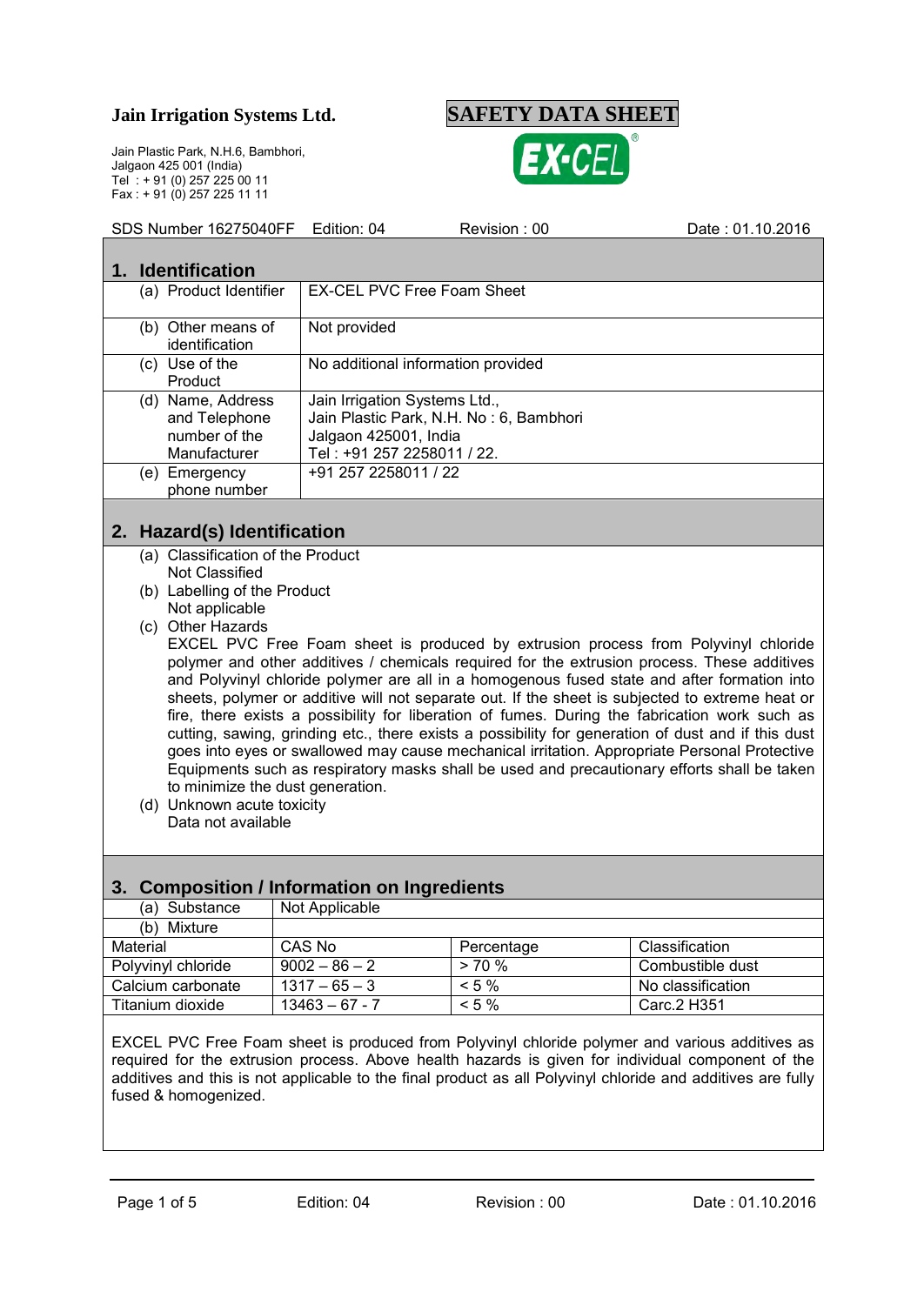| 4. First Aid Measures                                                        |                                                                                                                                                                                                                                                                                                                                                                                                                                                                                              |
|------------------------------------------------------------------------------|----------------------------------------------------------------------------------------------------------------------------------------------------------------------------------------------------------------------------------------------------------------------------------------------------------------------------------------------------------------------------------------------------------------------------------------------------------------------------------------------|
| (a) Description of First aid<br>measures for different routes<br>of exposure | Inhalation : If smoke from burning plastics is inhaled, remove and<br>subject to fresh air immediately. If any symptoms develop seek<br>immediate medical attention.<br>Skin: If burnt by molten plastics sheet get medical attention<br>immediately.<br>Eye: Immediately flush eyes with water for atleast 15 minutes. Do not<br>rub the eyes. If irritation develops consult a physician.<br>Ingestion: Quite unlikely. In case ingested rinse the mouth and<br>contact medical attention. |
| (b) Most important symptoms<br>/ effects, acute and delayed                  | Product as such does not pose any health hazard. During fabrication<br>it quite likely that there will be dust generation. This dust may cause<br>irritation to the eyes, nose and throat. Sheet edges may be sharp and<br>may cause injury if handled with bare hand. Molten sheets may<br>generate fumes and if comes in contact with skin or body may cause<br>thermal burn. If exposed to dust of sheets or fumes of burnt sheets<br>immediately seek medical attention.                 |
| (c) Indication of any medical<br>attention and special<br>treatment needed   | If exposed to dust of sheets or fumes of burnt sheets immediately<br>seek medical attention.                                                                                                                                                                                                                                                                                                                                                                                                 |

## **5. Fire Fighting Measures**

| Extinguishing media               | Dry chemical, carbon dioxide, foam water. Avoid use of heavy        |
|-----------------------------------|---------------------------------------------------------------------|
|                                   | stream of water.                                                    |
| Specific hazards arising from     | Product does not catch fire. But at high temperature it may degrade |
| the chemical                      | to liberate gases and fumes.                                        |
| Special protective equipment      | Wear respiratory masks, Full protective clothing, gloves and other  |
| and precautions for fire fighters | appropriate protective equipment in case of fire. Evacuate all      |
|                                   | personnel from danger area. Use dry chemical, foam water or         |
|                                   | carbon dioxide to extinguish fire.                                  |

### **6. Accidental release measures**

(a) Personnel precautions, protective equipment and emergency procedures Avoid generating dust during fabrication. Wear respiratory masks to avoid dust inhalation. Contact with eyes, skin to be avoided. Ignition source to be removed Sheets shall be kept away from direct heat, flames, hot surfaces and any other ignition sources. Wear appropriate personal protective equipment and evacuate the area in case of any fire related emergency. In case of fire ventilate and secure the area. If required, call for trained assistance.

(b) Methods and materials for containment and cleaning up

Collect and segregate the solid spills over from the sheets after fabrication work. Do not allow it to get into the sewer or water stream line. Clean spills immediately after the work and take up mechanically for collection in a suitable container for final disposal. For cleaning and collecting the dust on floor use vacuum cleaner which is explosion proof. Avoid mixing with other plastic or non plastic materials.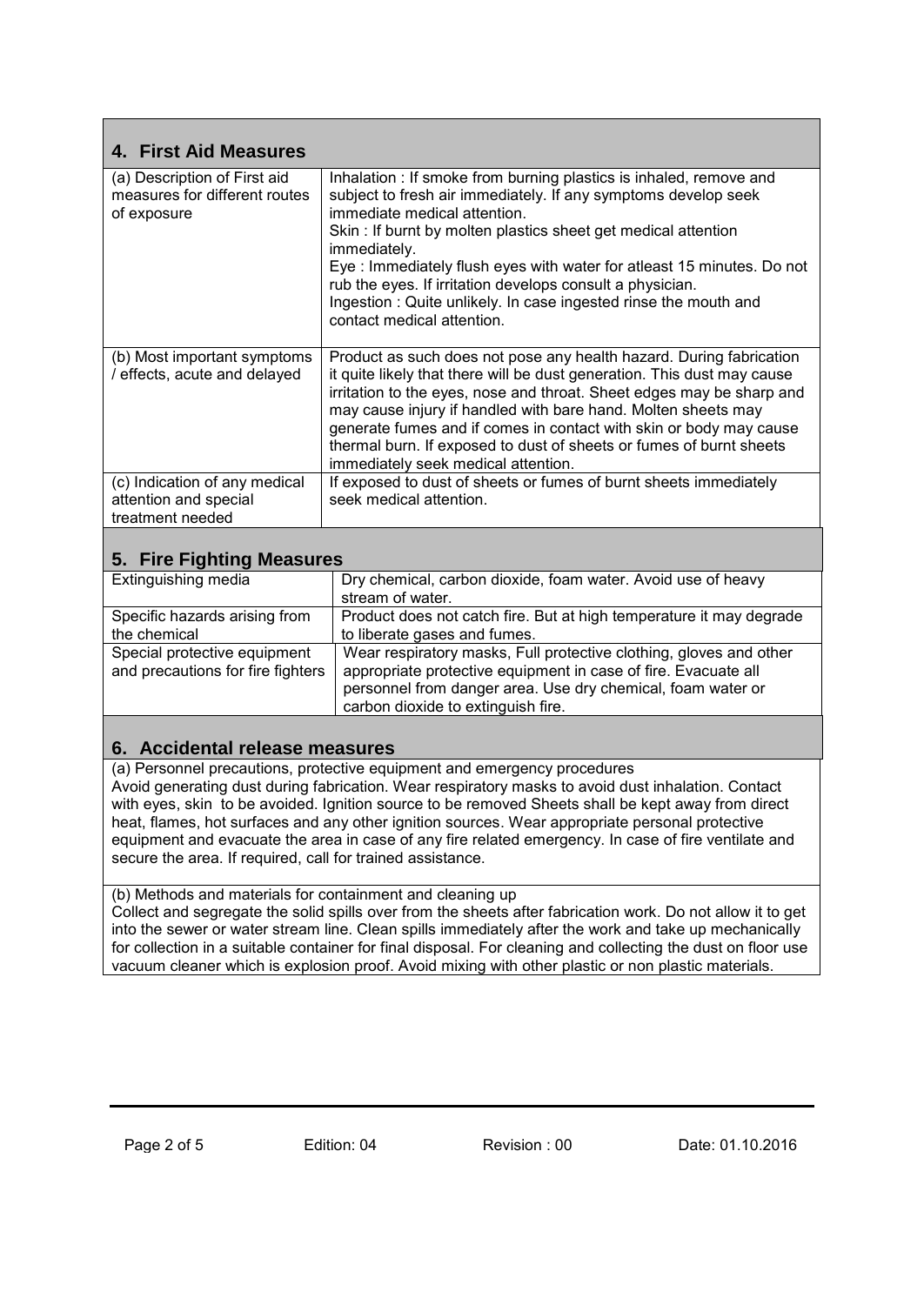| 7. Handling and storage                                                                                                                                                                                                              |                                                                                                                                                                                                                                                                                                                                                                                                                                                                                                                                                                                                                                                                                                                                                                                                      |  |
|--------------------------------------------------------------------------------------------------------------------------------------------------------------------------------------------------------------------------------------|------------------------------------------------------------------------------------------------------------------------------------------------------------------------------------------------------------------------------------------------------------------------------------------------------------------------------------------------------------------------------------------------------------------------------------------------------------------------------------------------------------------------------------------------------------------------------------------------------------------------------------------------------------------------------------------------------------------------------------------------------------------------------------------------------|--|
| (a) Precautions for safe<br>handling                                                                                                                                                                                                 | Wear safety glasses during sheet cutting or fabricating process. Wear<br>gloves during fabrication work. Avoid any ignition source during the<br>fabrication work as it can lead to combustible dust explosion. Wash hands<br>thoroughly with soap solution before eating, drinking, smoking or leaving<br>the work. Avoid eyes, skin and cloth contact with the dust. Do not inhale<br>the dust. Avoid smoking while working with the sheets. Avoid sparks, light<br>or heat source, open flames, hot surfaces.                                                                                                                                                                                                                                                                                     |  |
| (b) Conditions for safe<br>storage, including any<br>incompatibilities                                                                                                                                                               | Avoid creating dust and use explosion proof electrical and lighting<br>equipment. Avoid generation of static electric charge and use proper<br>grounding procedures. Store in a cool, dry and well-ventilated area. Avoid<br>outdoor storage and storage under direct sunlight. Sheet is incompatible<br>to strong and concentrated acids, bases, strong oxidizing agents /<br>chemicals.                                                                                                                                                                                                                                                                                                                                                                                                            |  |
| 8. Exposure controls / personal protection                                                                                                                                                                                           |                                                                                                                                                                                                                                                                                                                                                                                                                                                                                                                                                                                                                                                                                                                                                                                                      |  |
| Polyvinyl Chloride - CAS<br>number: $9002 - 86 - 2$                                                                                                                                                                                  | Exposure limit : TLV (ACGIH - USA) 1 mg / m3 Respirable PNOC.<br>ACGIH Chemical category - not classified as human carcinogen                                                                                                                                                                                                                                                                                                                                                                                                                                                                                                                                                                                                                                                                        |  |
| Calcium Carbonate - CAS<br>number: 1317 - 65 - 3                                                                                                                                                                                     | Exposure limit : NIOSH REL (TWA) : 10 mg / m3 total dust & 5 mg / m3<br>respirable dust. PEL (OSHA) : 15 mg / m3 total dust & 5 mg / m3<br>respirable dust                                                                                                                                                                                                                                                                                                                                                                                                                                                                                                                                                                                                                                           |  |
| Titanium dioxide - CAS<br>number: $13463 - 67 - 7$                                                                                                                                                                                   | Exposure limit : TLV (ACGIH - USA) 10 mg / m3 ACGIH Chemical<br>category - not classified as human carcinogen. PEL (OSHA) : 15 mg /<br>m <sub>3</sub> total dust                                                                                                                                                                                                                                                                                                                                                                                                                                                                                                                                                                                                                                     |  |
| (b) Appropriate engineering<br>controls<br>(c) Individual protection<br>measures (Personal<br>protection equipment)                                                                                                                  | If the product is cut or fabricated there exists possibility for dust or<br>particulate matter generation. For emergency eye wash & safety<br>showers shall be made available. Provide adequate ventilation in work<br>area. Avoid static electricity through proper grounding procedures. Use<br>explosive proof equipment in work area and dust shall be collected to<br>avoid dust in work area. Avoid any live flames, ignition source or hot<br>surfaces to avoid combustible dust generation. Adhere to national or<br>local regulations.<br>Sheet edges may be sharp and use appropriate gloves. Wear respiratory<br>masks, full clothing during fabrication work. Wear protective<br>goggles. Cloth shall be chemical resistant. Do not eat, smoke or drink<br>while working with the sheets |  |
| <b>Physical and chemical properties</b><br>9.                                                                                                                                                                                        |                                                                                                                                                                                                                                                                                                                                                                                                                                                                                                                                                                                                                                                                                                                                                                                                      |  |
| (a) Appearance<br>(b) Odour<br>(c) Odor threshold<br>(d) pH<br>(e) Melting point /<br>freezing point<br>Initial boiling point<br>(f)<br>and boiling range<br>(g) Flash point<br>(h) Evaporation rate<br>Flammability (Solid /<br>(i) | Solid<br>No data available<br>No data available<br>Not applicable<br>No data available<br>Not applicable<br>No data available<br>Not applicable<br>No data available                                                                                                                                                                                                                                                                                                                                                                                                                                                                                                                                                                                                                                 |  |
| gas)<br>Upper / lower<br>(j)<br>flammability or<br>explosive limits<br>(k) Vapor pressure<br>Vapor density<br>(1)<br>(m) Relative density<br>(n) Solubility<br>(o) Partition coefficient :                                           | No data available<br>No data available<br>No data available<br>No data available<br>No data available<br>No data available                                                                                                                                                                                                                                                                                                                                                                                                                                                                                                                                                                                                                                                                           |  |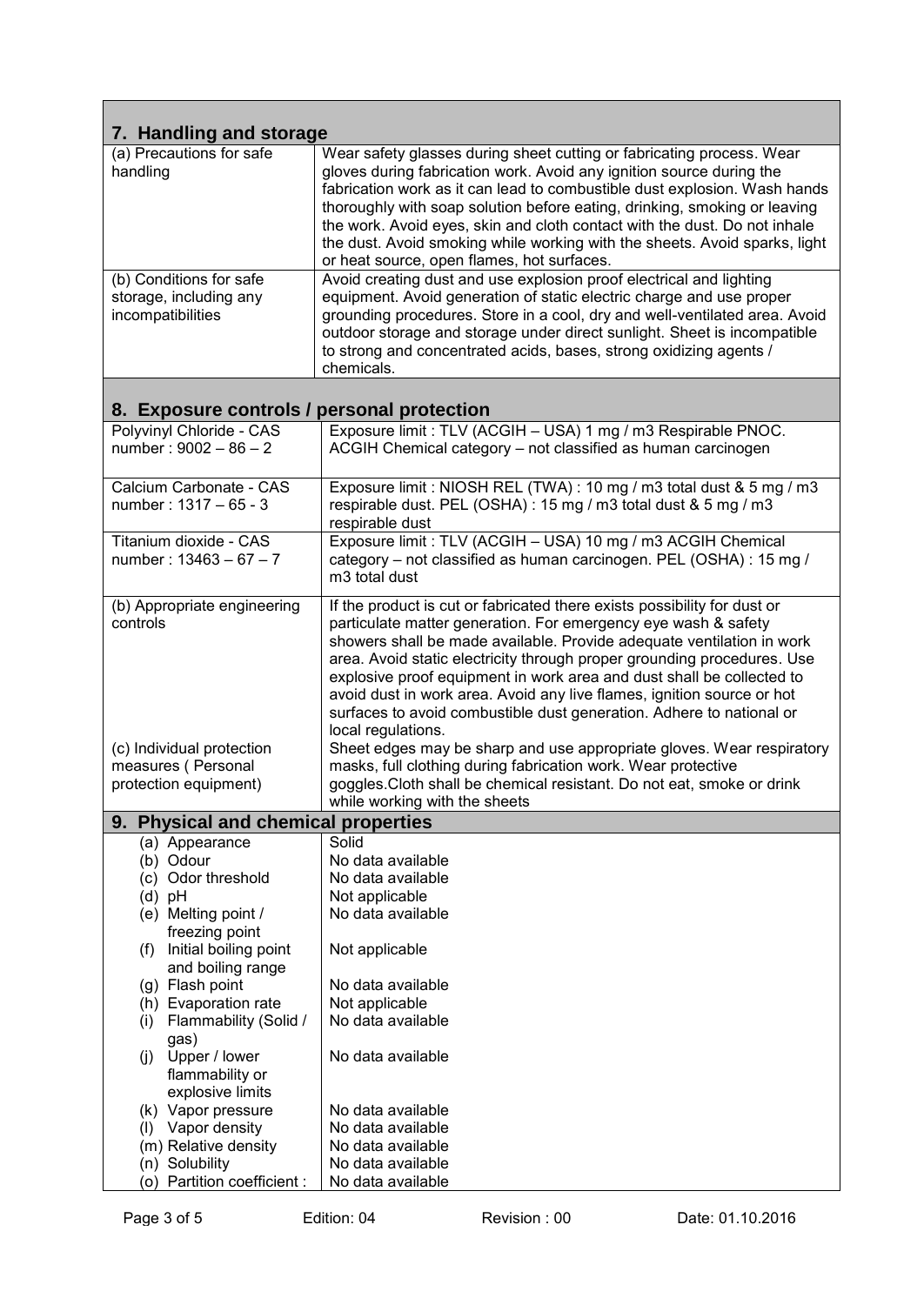|     | n-Octanol / water |                   |
|-----|-------------------|-------------------|
|     | (p) Auto ignition | No data available |
|     | temperature       |                   |
|     | (q) Decomposition | No data available |
|     | temperature       |                   |
| (r) | Viscosity         | Not applicable    |
|     |                   |                   |

| 10. Stability and Reactivity          |                                                                                                                                                                                                                                                            |  |
|---------------------------------------|------------------------------------------------------------------------------------------------------------------------------------------------------------------------------------------------------------------------------------------------------------|--|
| Reactivity                            | Product is stable under normal conditions                                                                                                                                                                                                                  |  |
| Chemical stability                    | Product is stable if stored and handled properly as highlighted in point<br>7.                                                                                                                                                                             |  |
| Possibility of hazardous<br>reactions | No hazardous reactions will occur. Product is stable.                                                                                                                                                                                                      |  |
| Conditions to avoid                   | Avoid direct sunlight, extreme high temperature, static electricity,<br>ignition source, hot surface, open flame, sparks, heat and contact with<br>incompatible materials. Avoid accumulation of dust during fabrication<br>to avoid dust explosion hazard |  |
| Incompatible materials                | Strong or concentrated acids, bases, oxidizing chemicals, halogens.                                                                                                                                                                                        |  |
| Hazardous decomposition<br>products   | Product may undergo thermal degradation and emits carbon dioxide,<br>carbon dioxide, hydrogen chloride, Irritating fumes and black fumes.                                                                                                                  |  |

# **11. Toxicological Information**

| (a) Information on the likely<br>routes of exposure (inhalation, | Dust may be harmful or cause irritation to skin or eye. May cause<br>allergy to sensitive individual if the dust or particulate matter is |
|------------------------------------------------------------------|-------------------------------------------------------------------------------------------------------------------------------------------|
| ingestion, skin and eye                                          | ingested.                                                                                                                                 |
| contact)                                                         |                                                                                                                                           |
| (b) Symptoms related to                                          | Dust may cause irritation to eyes and after inhalation. Prolonged                                                                         |
| physical, chemical and                                           | exposure may cause skin irritation.                                                                                                       |
| toxicological characteristics                                    |                                                                                                                                           |
| (c) chronic effects                                              | None known.                                                                                                                               |
| (d) Numerical measures of                                        | None known.                                                                                                                               |
| toxicity                                                         |                                                                                                                                           |
| (e) whether hazardous                                            | None.                                                                                                                                     |
| chemical is listed in NTP report                                 |                                                                                                                                           |
| on carcinogens or has been                                       |                                                                                                                                           |
| found to be potential                                            |                                                                                                                                           |
| carcinogen in IARC or by                                         |                                                                                                                                           |
| <b>OSHA</b>                                                      |                                                                                                                                           |

| 12. Ecological Information     |                 |
|--------------------------------|-----------------|
| (a) Ecotoxicity                | Not classified  |
| (b) Persistence and            | Not established |
| degradability                  |                 |
| (c) Bioaccumulative potential  | Not established |
| (d) Mobility in soil           | Not available   |
| (e) Other adverse effects such | None            |
| as hazardous to the ozone      |                 |
| layer                          |                 |